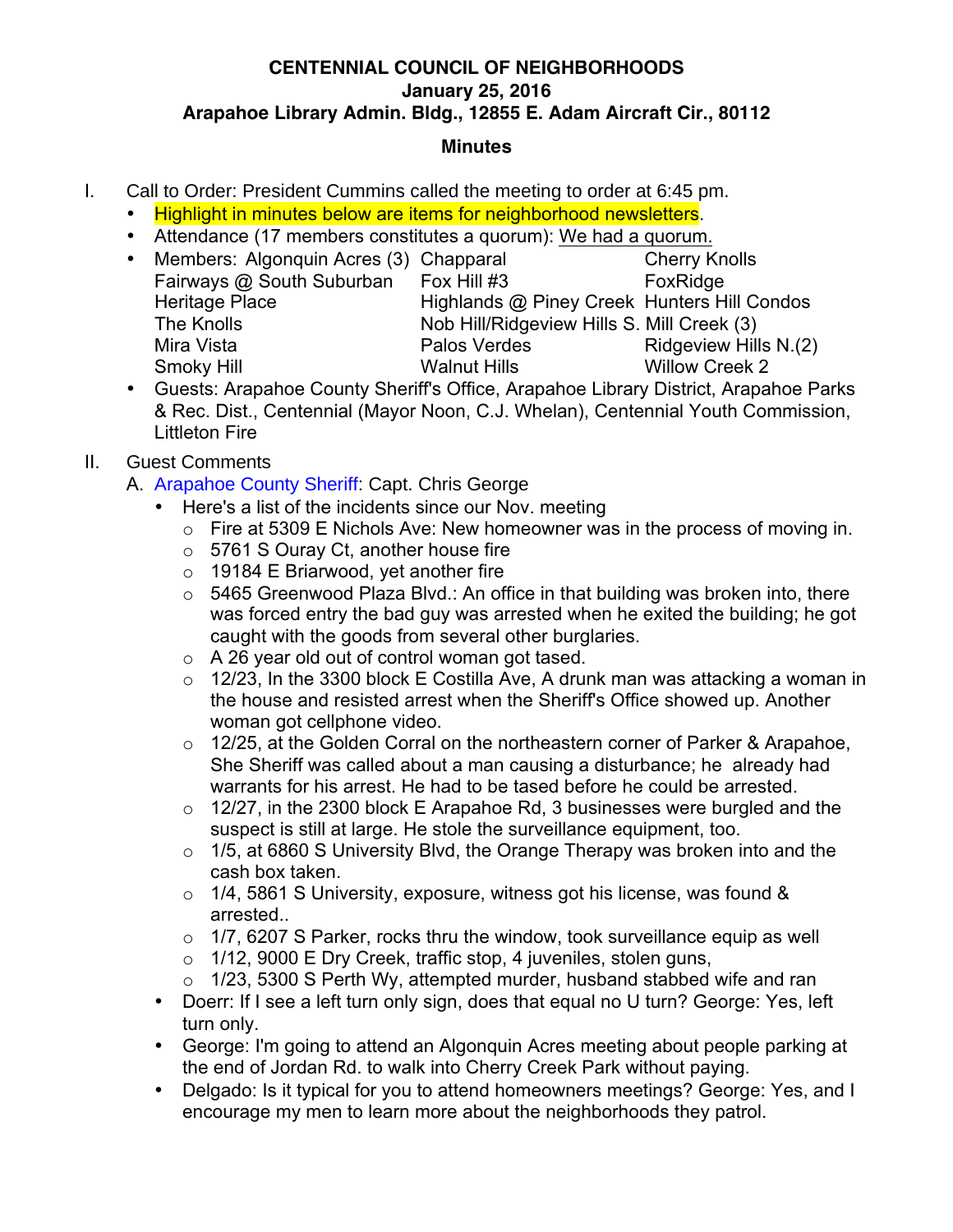- Biniek: Have their been frequent thefts of monument signs,; is it typical? George: The bad guys have been stealing valuable metals for years.
- George brought a T-5 thermal scanner to show off. Fascinating piece of equipment.
- B. Arapahoe Library District: Daisy Grice
	- For their Active Minds program in Feb., The Struggle of Syria
		- o Join Active Minds on Monday, February 22, 6-7 pm at Eloise May Library, as we seek to understand Syria's history and recent atrocities and how this presents current and future challenges for this pivotal player in the Middle East.
		- o For more information or to register, go to our website.
	- A further emphasis in Feb. will be: Take Time for Tech
		- o Adults and teems have a variety of Technology programs at the libraries from which to choose.
			- Adults can attend a Raspberry Pi Meet-up to learn more about the Raspberry Pi micro computer or a 3D Printing Meet-up to experiment with 3D printing
			- ˜ Create unique jewelry and accessories at the Castlewood Library's Makerspace Craft and Design Series. Utilize some of the makerspace tools, including the laser cutter, 3D printer, Dremels, heat guns, dapping blocks, and more.
			- Adults can jump start their career in a Careers in Coding class where they can learn to code with Treehouse or other online library courses. Join other professionals and Arapahoe Libraries technology specialists for a semester of coding projects, portfolio development, networking, and featured presentations to learn how fresh coding skills can launch your career in web design, web development, and iOS development.
			- ˜ Teens and adults can both be in stitches at a Sewing Series on fabric prepping and construction, or get creative at a Maker Art Series featuring an introduction to paper making.
			- ˜ Teens can drop in at Castlewood's Makerspace to learn all about VEX Robotics and take their robot on a spin around an obstacle course, or join a Coding Club just for teens.
	- If you're looking for inspiration on what to read or watch next, we have some suggestions.
		- o Families are invited to the new Book-to-Movie Club at Smoky Hill Lib., Sun., 2/7.
		- $\circ$  Teens have a Fandom Club to join to join devoted to pop culture. Geek out over your favorite things Wed., 2/10, at Smoky Hill Lib.
	- Teens & adults can learn the basics of Final Cut Pro for video editing at Southglenn Lib., 2/11. Learn to use green screen, make edits, use built-in transitions & titles.
	- Teens can learn to DJ with a Pioneer DJ board & Serrato software Tues., 2/16, at Sheridan Lib.
	- Kids can discover learning & fun with Science, Technology, Engineering, Arts, & Math (STEAM) at Castlewood Lib., Tues., 2/16. Experiment with colors & lights, then create heart prints or rainbow roses with coffee filters, markers, & a spray bottle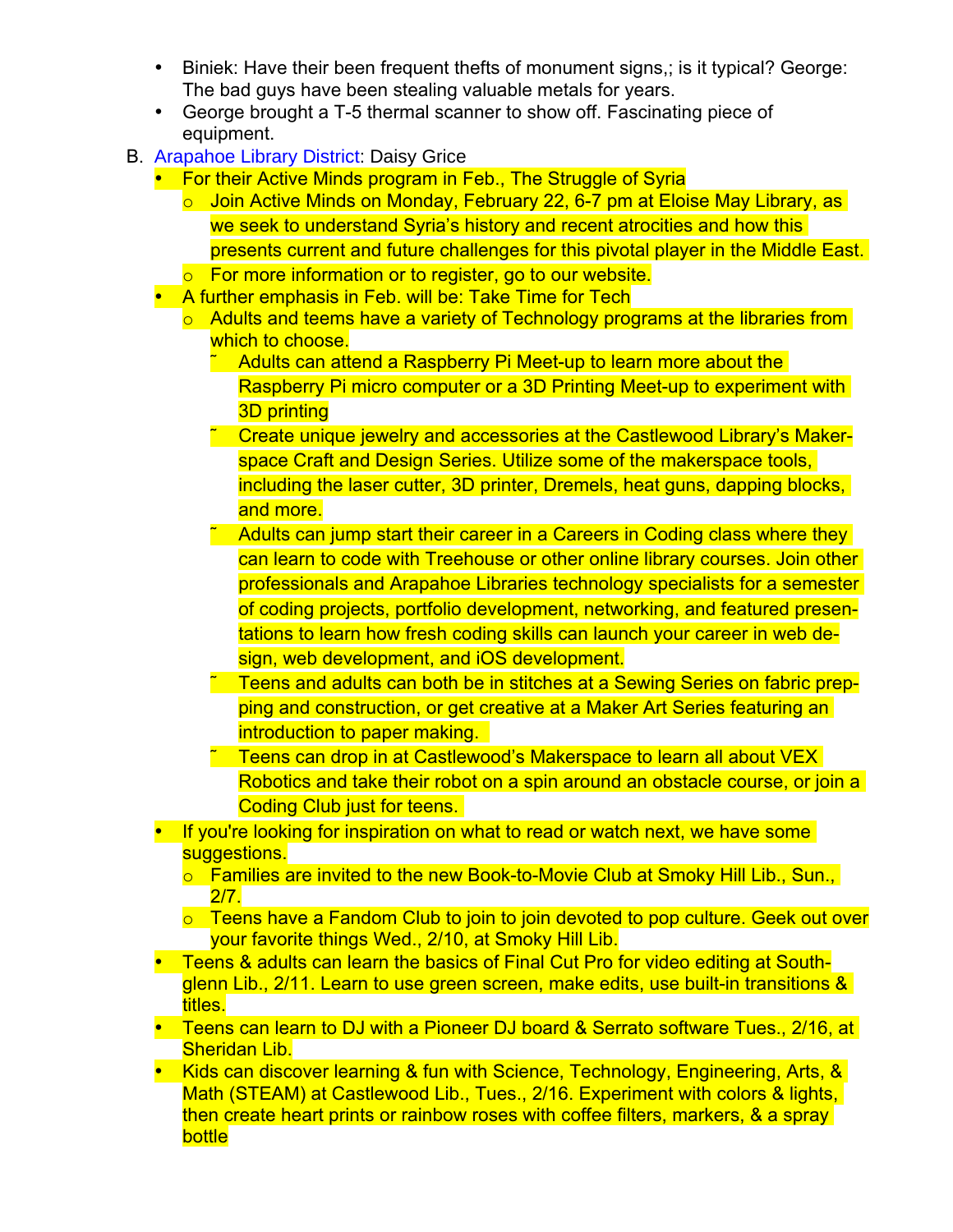- Get more info or register on our website.
- C. Arapahoe Park & Rec District: DeLos Searle, Assistant Director, Trails Rec. Center
	- On 5/3, APRD will have board elections for 4 positions. Delos is the designated election official. Because the board member from Ward 1 is retiring, there must be n election.
	- Lots of programs coming up! Please, see the flyers linked in the email with these minutes: SIZE; So You think You Can Dance; Mommy & Me yoga; Mental Conditioning for Athletes; Weekend Warrior; Nutrition series; Prenatal Yoga; 6 months-3 years American Sign Language class, parent & child; Tiny Troops, drop in play group for 6 mo-3 years; programs for cancer patients & survivors.
	- Parks are very dry right now, we really do need snow.
- D. Fire Districts: Littleton Fire Div. Chief Jeff Tasker
	- Cunningham, Littleton Fire, South Metro Fire
	- Cunningham:
		- $\circ$  Is hiring 6 new firefighters, check out website for more info.
		- $\circ$  There have been lots of fires in the metro area that have been worse than they could have been. Smoke detectors had non-working batteries.
		- o Working on a platform for traffic control around fires.
	- South Metro Fire:
		- $\circ$  The merger with Parker Fire is finally complete (1/5/16)
		- o New federal rebate program to make the purchase of a home sprinkler system free. Sprinklers are required in all multifamily housing.
	- Littleton Fire:
		- o They have a contract to provide fire & EMS services in Waterton Canyon.
		- o 2 new medic units are coming on line with more staff, so as not to take an engine out of operation.
		- o We have 12 persons in a fire academy now and another group in the April fire academy..
		- o We're working on a new training building.
		- o Hiring some staff to replace retirements and moving staff around to be more cost effective.
- E. South Suburban Park & Rec District: Teresa Cope (absent)
	- Because Cope was not present, the list of upcoming Feb. programs is linked in the email with these minutes.
- F. City of Centennial
	- Mayor Noon:
		- o A new program has just begun, Explore Centennial, started to support the businesses in Centennial. (www.explore.centennialco.gov)
		- $\circ$  The Youth Achievement Award is now available for which to apply. This is 6 \$5000 Scholarships, Info can be found on the City website.
		- o Arapahoe Rd., Waco to Himalaya is progressing. Power lines on the north side of Arapahoe have been buried and they're working on the south side. The box culvert for Antelope Creek is going in now.
		- o A citizen's survey will going out this month, if you get one, please, complete it and turn it back in.
		- o We're just beginning to work on a new Comprehensive Plan. The RFP for a consultant will be sent out shortly. We've give it an 18 month timeline. We'll be using some data collected in DRCOG's community survey.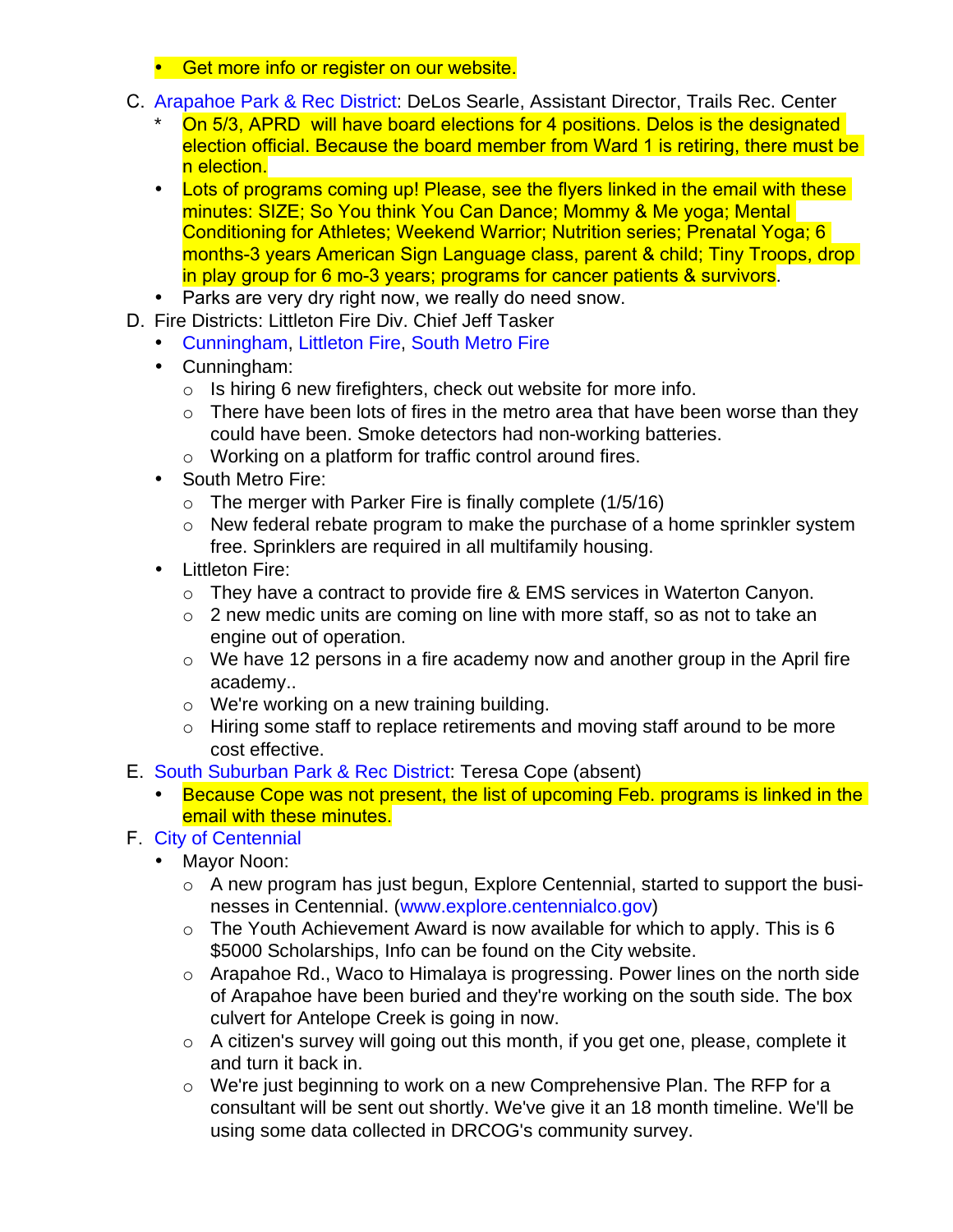- C.J. Whelan, Councilman District 4:
	- $\circ$  The City has passed a construction defects ordinance for multifamily developments. Contact your City Council member for more info on this. Rents have gone up because multifamily isn't being built.
	- o Power lines between Holly & the Marvella development will be undergrounded.
	- o We've sworn in 2 new Council members (Carrie Penaloza & Candace Moon) and we have 2 returning Council members (Ken Lucas & Stephanie Piko)
	- o The Fiber initiative is still moving forward. There will a presentation to Council in March.
	- $\circ$  The Civic Center is the process of being remodeled pushed by the need to upgrade deteriorating HVAC systems. Doing it by floors and the staff on the floor being worked on will be officed at Eagle Street.
	- o A traffic study for the potential Kings Point development (south of Chenango & Antelope) supported the developers' report.
	- o Martens: What about Centennial's deicing program. Call the City with requests for deicing, 303-325-8000. Areas requesting must have a sidewalk & one lane of traffic covered with ice. An area will only be deiced once in the season.
- Youth Commissioner Davis Livingston was recognized but didn't have a report.
- III. Nancy Sharpe, Arapahoe County Commissioner Commissioner District 2
	- The County will be doing some telephone town halls. One has already been completed. In the first one, 80% of the people on the phones rated the county as good or excellent. The Sheriff's Office will also be doing one this year.
	- The Highline Canal was named as a place to work on for connectivity and access. We have 90 of its 71 miles in ArapCo.)
	- ArapCo has 3 working groups: Highline Canal, Cherry Creek Trail, Platte River.
	- The Highline Canal Conservancy consists of representatives from all entities through which it runs. The Villages are responsible to maintain the trees on the path side of the Canal. The County has some money to survey the state of the trees. Denver Water is attempting to get permission to put stormwater into the Canal.
	- The ArapCo fair will take place in late July.
	- County has a \$362 budget, about half is grants from the State. The mill levy is 13.856, instead of refunding money (TABOR), the Commissioners would lower the mill levy.
	- The C-470 project coming up later this year will be picking a consultant in March. This will be to add toll lanes in both directions between I-25 and Kipling.
	- 18th Judicial District Attorney George Brachler has begun a new program, Not One More Child, to prevent child abuse and neglect in ArapCo. He got 26,000 calls last year on child abuse and/or neglect. They want to get parents/care givers into programs and services.
	- Middleton: What are the biggest expenses for the County? Sharpe: The Sheriff & Jail are the biggest (run mostly on federal dollars but, 15-20% come from the County's General Fund). Human Services are next.
	- Maurer: Who is in the public/private partnership for the Highline Canal? Sharpe: First, fundraisers, then some people have "bought" a mile of the canal for \$25,000, and the group that ran the fundraiser matched the money.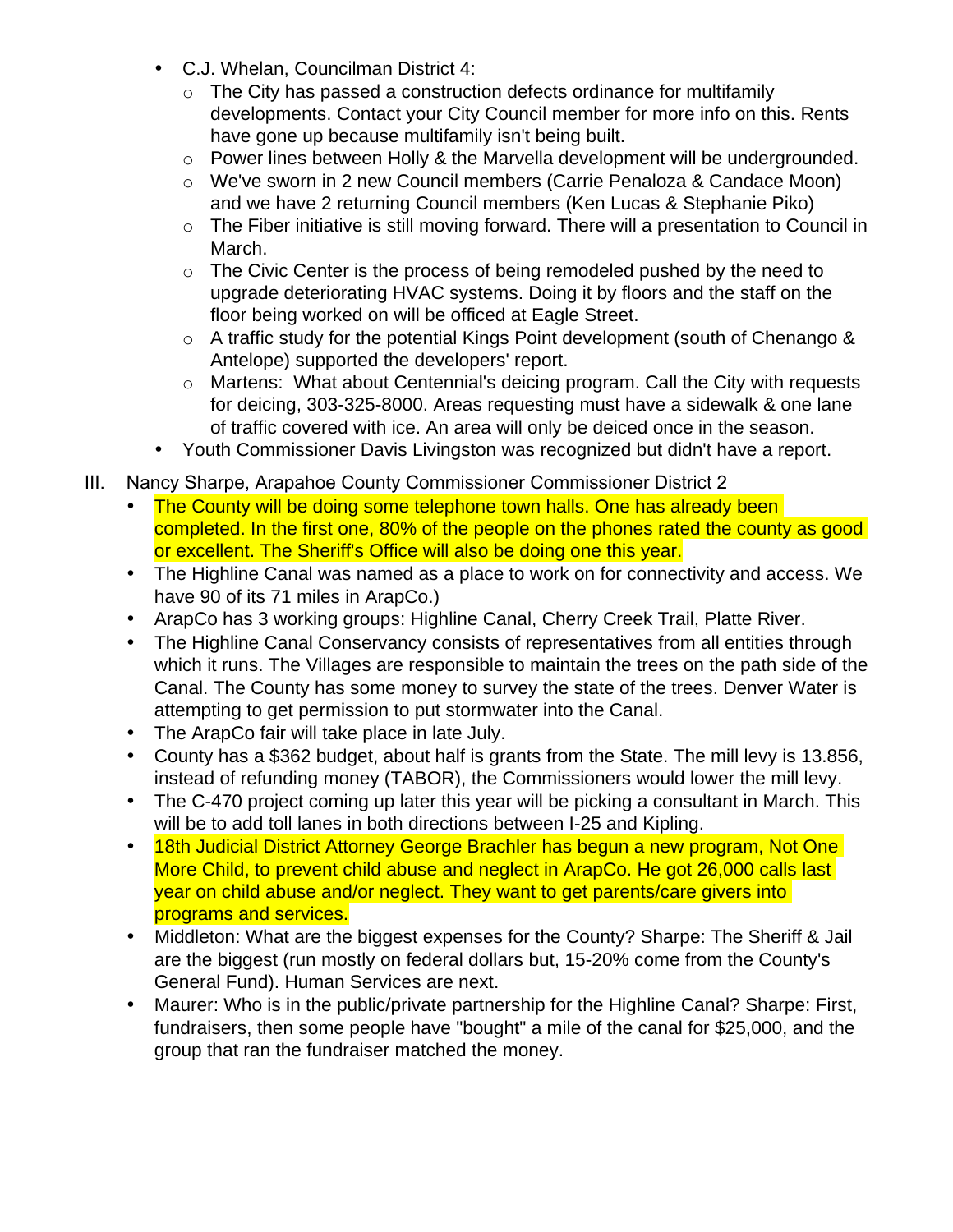- IV. CenCON Business
	- A. President's report, Gerry Cummins
		- Sharon Kellogg reports that the new website is up and running. Check it out and give Cummins your comments.
	- B. Secretary, Andrea Suhaka
		- A motion was made, seconded, and passed unanimously to approve the November minutes as emailed. (Doerr/Kirrane)
	- C. Treasurer's report, Henry Blum
		- Checking Account at Wells Fargo Bank, Smoky Hill Branch.
		- Balance forward from 11/23/15 report \$3,465.79
		- Income: Dues deposited\* 60.00 • Expenses: Sharon Kellogg Web site update (396.69) Gift cards--Frank Green: Gerry Cummins (35.00) Ed Bain (75.00) Constant Contact--2016 (204.00) • Account balance, 1/25/16 \$2,815.10

Dues pd. for 2016-2017 membership year: Homestead Village II, Ridgeview Hills North

- V. 2<sup>nd</sup> Vice President, Plans, Ed Bain/Tammy Maurer
	- Mayor Noon, C.J. Whelan, and Andrea Suhaka left the room for this section.
	- Planning and Zoning hearing:
		- o Centennial Liquors Landscape Site Plan, 14745 E. Arapahoe Rd, Jan. 27, Council Chambers, 7 pm.
		- o Walnut Hills Willow Bend Rezone, 8586 E Arapahoe Rd & 8489 E. Briarwood Ave: rezone of a residential property & it's neighboring commercial site to Activity Center zoning. The retail business located at 8586 E. Arapahoe Rd. would like to rezone the residential property just W of the business to allow for additional parking. The land for parking could be established in perpetuity which would only allow the land to be used for parking. A new 8' fence would surround both properties. The fence construction would compliment the proposed wall that CDOT will be installing along Arapahoe Rd. There is to be no opening into the neighborhood from these properties. Lighting must be lower than 8' tall and directed down to be turned off at a given hour. Lack of lighting could encourage illegal activities after business hours. Trash trucks must be scheduled at a reasonable hour.
	- Paris Street Extended Stay Hotel, at the intersection of S Paris St & E Peakview Ave: on 1.87 acres, the building will be 4 stories (52 feet), 90 rooms with a loading area on the S side of the building.
	- Caliber Collision, 15558 E Hinsdale Cir: existing building, zoned industrial with a land use for R&D/Flex, would be remodeled for this type of business. The proposal includes: screened areas to the E of the property for long term vehicle storage and all outdoor vehicle storage, replace existing doors with overhead doors, existing facade would remain, and add a storefront entry to the S end of the building (customer entry).
	- RV Vault Storage Facility Site Plan, 7224 S Potomac St: 11 acres, to provide indoor and canopy storage for RV and boat vehicles.
	- Plan comments are linked in the email.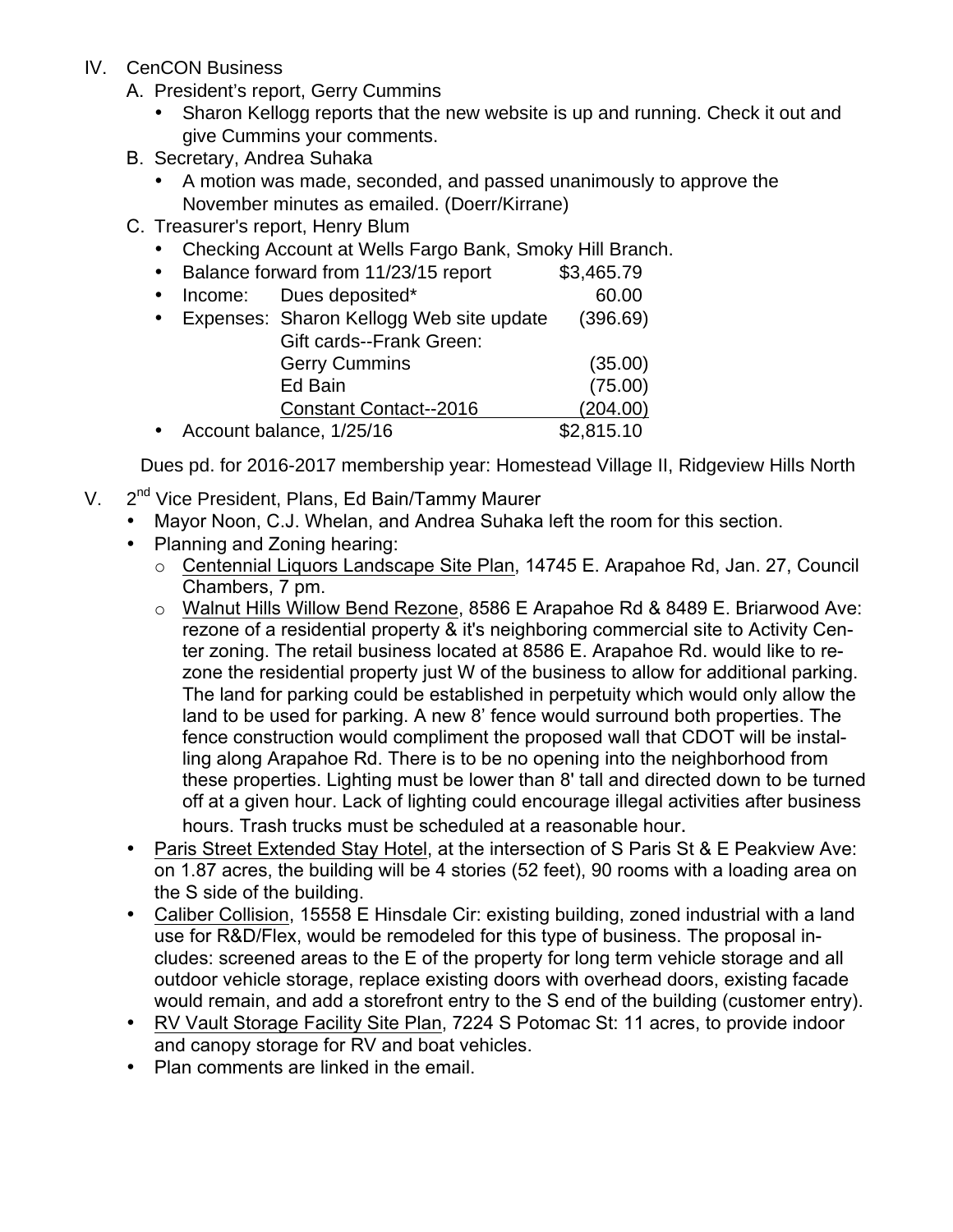VI. Adjourn: Cummins adjourned the meeting at 9pm.

Minutes respectfully submitted by Andrea Suhaka.

Please inform Andrea Suhaka at 303-770-0058 or standy@ecentral.com of changes in your CenCON Representative or Association President/Chair.

**Next Meeting – February 22, 2016**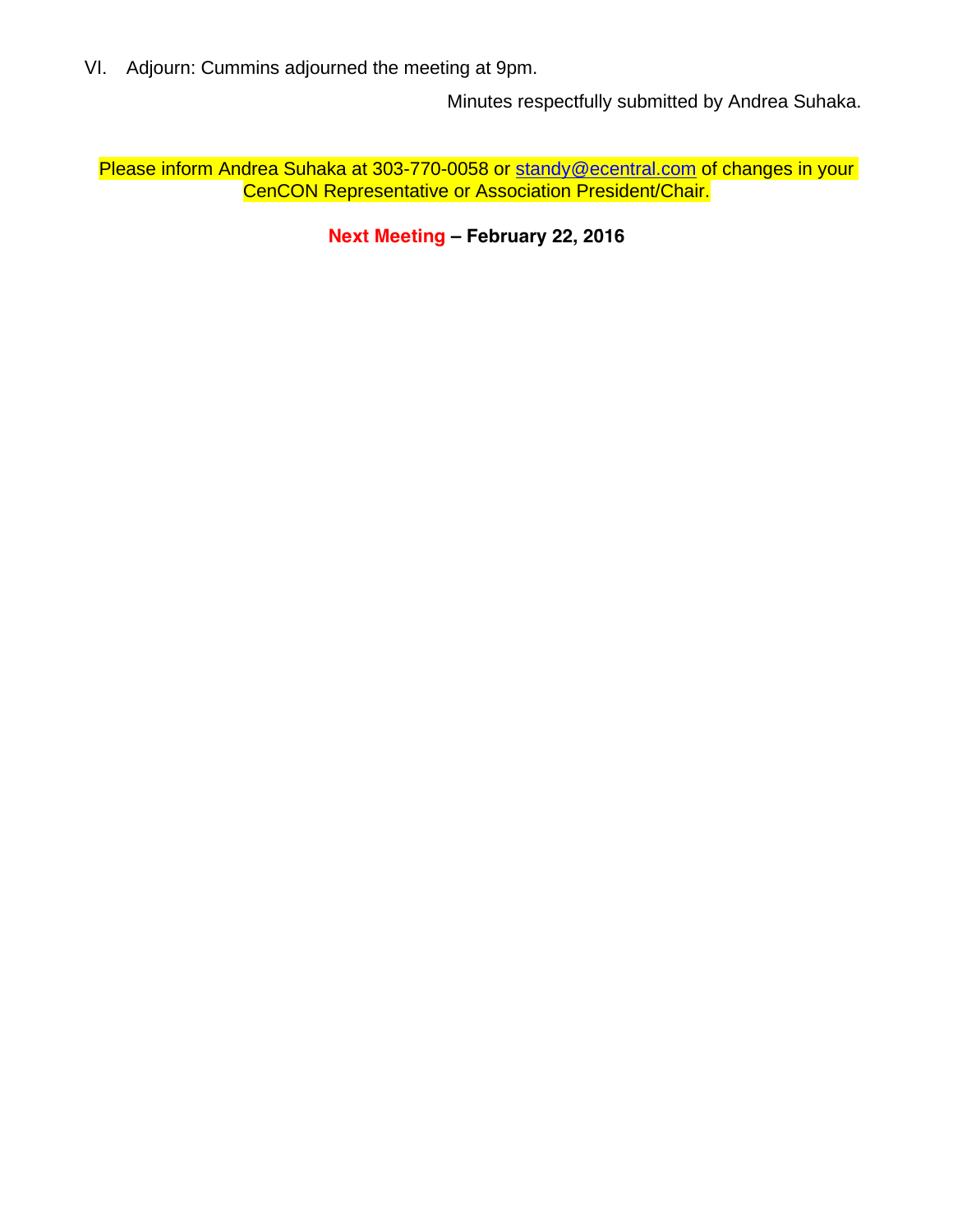

## **CENCON MEETING –January 25, 2016 PLAN REVIEW SUBMITTALS AND COMMENTS**

- 1. Centennial Liquors Landscape Site Plan, 14745 E. Arapahoe Rd, Jan. 27, Council Chambers, 7 pm. Applicant requested a variance for Landscape Surface Ratio
- 2. Walnut Hills Willow Bend Rezone, 8586 E Arapahoe Rd & 8489 E. Briarwood Ave: rezone of a residential property & it's neighboring commercial site to Activity Center zoning. The retail business located at 8586 E. Arapahoe Rd. would like to rezone the residential property just W of the business to allow for additional parking. The land for parking could be established in perpetuity which would only allow the land to be used for parking. A new 8' fence would surround both properties. The fence construction would complement the proposed wall that CDOT will be installing along Arapahoe Rd. There is to be no opening into the neighborhood from these properties. Lighting must be lower than 8' tall and directed down to be turned off at a given hour. Lack of lighting could encourage illegal activities after business hours. Trash trucks must be scheduled at a reasonable hour.

CenCON had the following comments:

- a) Encroaching into a neighborhood with a retail business is not desirable.
- b) CDOT will be installing a sound wall at the back of sidewalk of the residence that is to be rezoned for parking. Adding the soundwall is a mitigation required as a part of the I-25/Arap Rd. EIS. So if the business uses this area for a parking lot, how will the sound wall be installed? Does the developer requesting the rezoning need to follow up with a noise studies to determine if a sound wall will be needed on the new south and west boundary lines? If the City will not require this effort from the developer then why is it necessary for CDOT to install the sound wall in this area?
- c) CenCON would like to see same type of wall type go in to protect the neighborhood from cutthrough foot traffic and noise.
- d) Wall should be maintained for graffiti, weeds, trash etc.
- e) On the southside of the residence, adjacent to Briarwood, bollards are currently in place. These are put in to protect the residence from errant vehicles entering their property for safety reasons. If a wall is put in place, will the bollards remain? Has the City considered clear zone guidelines with this proposal?
- f) If the City allows for the rezoning, can it be added in perpetuity that the area be only used for parking and ensure additional buildings can not be built in this area or the existing building cannot be modified to encroach in this area?
- g) Keep lighting and lighting fixtures adequate for night lighting for safety and vandalism but shielded or mounted so as not to enter into the neighborhood.
- h) Trash collection handled during daytime hours
- i) Add trees/landscaping at back of new fence area to provide buffer between residential area and retail business.

The Developer responded to CenCON and addressed all comments.(see attached)

- 3. Paris Street Extended Stay Hotel, at the intersection of S Paris St & E Peakview Ave. on 1.87 acres, the building will be 4 stories (52 feet), 90 rooms with a loading area on the S side of the building.
- 4. The following are CenCON comments for the review of Paris Street Hotel:
	- a) Parking spaces do not meet zoning requirements. Sheet 1 indicates additional parking will be acquired from neighboring properties. This is not acceptable as this presents a safety issue. If the hotel visitor has safe pedestrian crossings available for day and night use or if valet parking was available at no cost to the

 $\overline{1}$